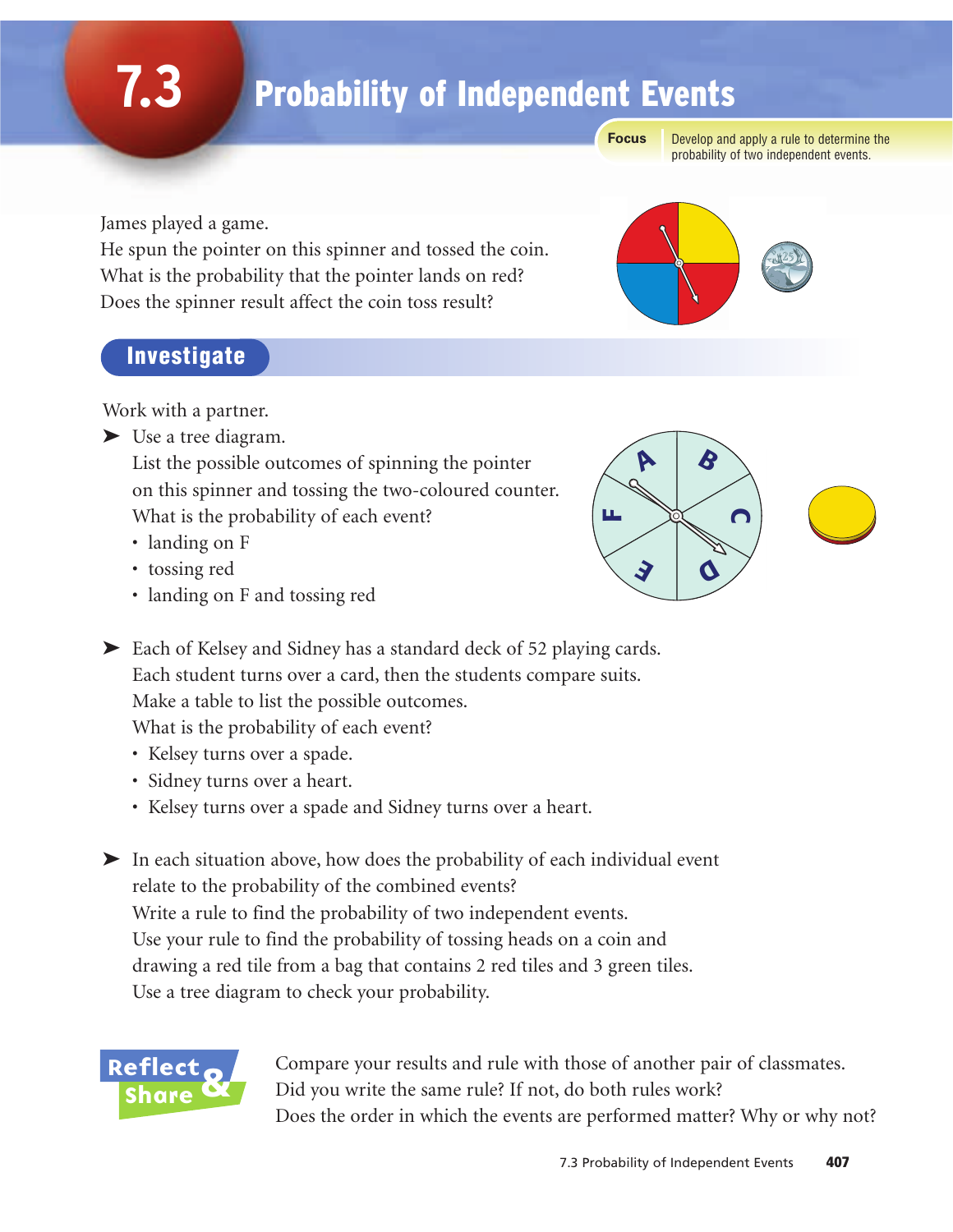#### Connect

Two events are **independent events**  when one event does not affect the other event.

The pointer on this spinner is spun twice. Landing on red and landing on blue are examples of two independent events.

Use a table to find the probability of landing on red twice.

There are 9 possible outcomes: RR, RB, RG, BR, BB, BG, GR, GB, GG Only one outcome is RR. So, the probability of landing on red twice is  $\frac{1}{9}$ . 9

The probability of landing on red on the first spin is  $\frac{1}{3}$ . 3

The probability of landing on red on the second spin is  $\frac{1}{3}$ . Note that:  $\frac{1}{9} = \frac{1}{3} \times \frac{1}{3}$ 3 1 3 1 9 3

| probability of landing | $\overline{\phantom{m}}$ | probability of landing   |  |
|------------------------|--------------------------|--------------------------|--|
| on red twice           |                          | on red on the first spin |  |

This illustrates the rule below for two independent events.

Suppose the probability of event A is written as  $P(A)$ . The probability of event B is written as  $P(B)$ . Then, the probability that both A and B occur is written as P(A and B). If A and B are independent events, then:  $P(A \text{ and } B) = P(A) \times P(B)$ 

## *Example 1*

A coin is tossed and a regular tetrahedron labelled 5, 6, 7, and 8 is rolled.

- **a)** Find the probability of tossing heads and rolling an 8.
- **b)** Find the probability of tossing heads or tails and rolling an even number.

Use a tree diagram to verify your answers.



|                |   | <b>First Spin</b> |           |    |  |
|----------------|---|-------------------|-----------|----|--|
|                |   | R                 | B         | G  |  |
| Second<br>Spin | R | <b>RR</b>         | <b>RB</b> | RG |  |
|                | B | <b>BR</b>         | <b>BB</b> | ΒG |  |
|                | G | GR                | GB        | GG |  |

probability of landing on red on the second spin

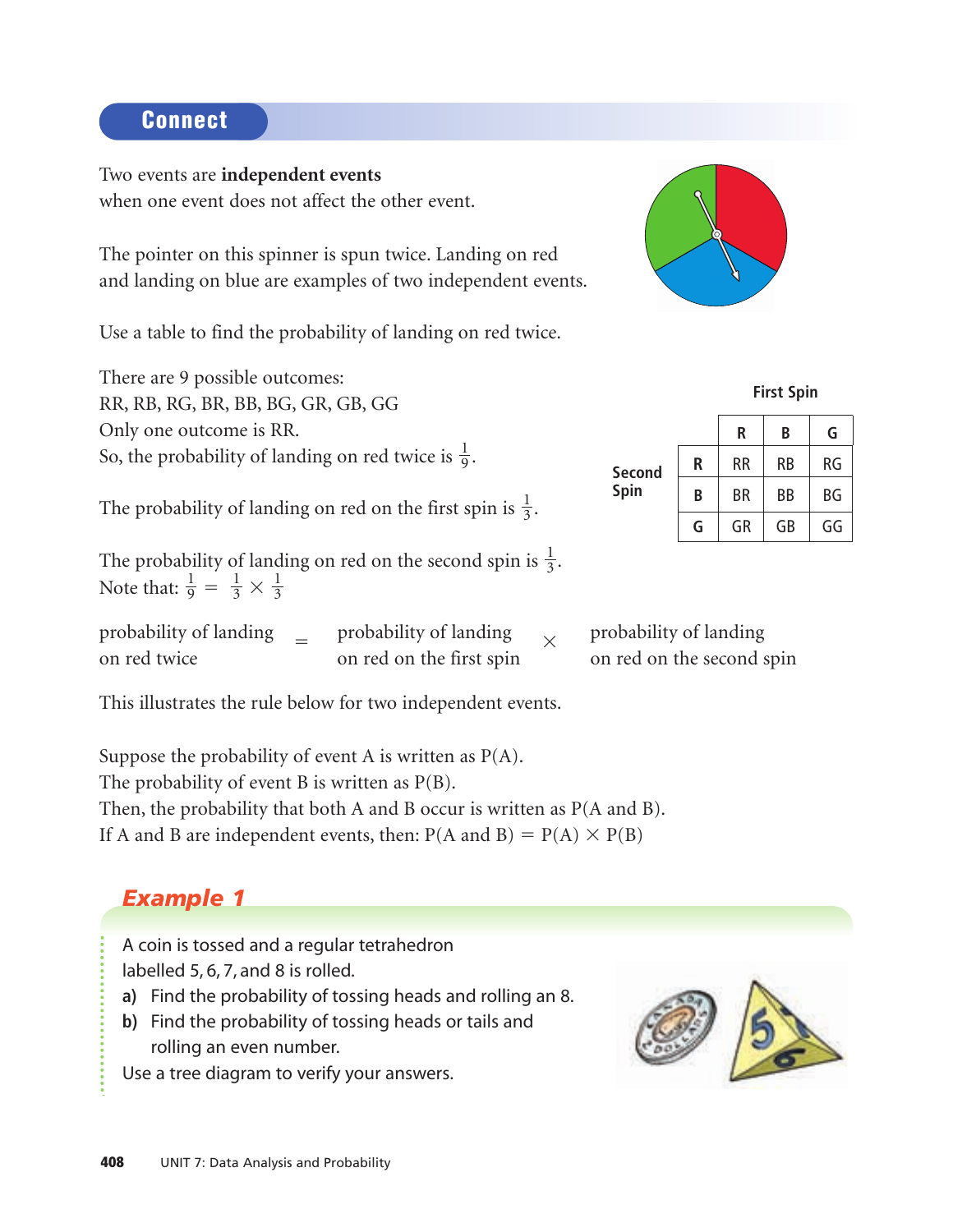#### ▲ *A Solution*

Since the outcome of tossing the coin does not depend on the outcome of rolling the tetrahedron, the events are independent.

- **a)** When the coin is tossed, there are 2 possible outcomes. One outcome is heads. So, P(heads) =  $\frac{1}{2}$ When the tetrahedron is rolled, there are 4 possible outcomes. One outcome is an 8. So, P(8) =  $\frac{1}{4}$  $P(heads and 8) = P(heads) \times P(8)$  $=\frac{1}{2}\times\frac{1}{4}$  $=\frac{1}{8}$ 4 1 2 4 2
- **b)** When the coin is tossed, there are 2 possible outcomes.

Two outcomes are heads or tails.

8

So, P(heads or tails) =  $\frac{2}{2}$  = 1 2

When the tetrahedron is rolled, there are 4 possible outcomes.

Two outcomes are even numbers: 6 and 8

So, P(even number) =  $\frac{2}{4} = \frac{1}{2}$ 2 2 4

P(heads or tails and even number) = P(heads or tails)  $\times$  P(even number)

$$
= 1 \times \frac{1}{2}
$$

$$
= \frac{1}{2}
$$

Use a tree diagram to check your answers.

|   | <b>Possible Outcomes</b> | There are 8 possible outcomes.                               |
|---|--------------------------|--------------------------------------------------------------|
| 5 | Heads/5                  | One outcome is heads/8.                                      |
|   | Heads/6                  | So the probability of tossing heads and                      |
|   | Heads/7                  | rolling 8 is $\frac{1}{8}$ .                                 |
| 8 | Heads/8                  | Four outcomes have heads or tails and                        |
| 5 | Tails/5                  | an even number: heads/6, heads/8, tails/6, tails/8           |
|   | Tails/6                  | So, the probability of tossing heads or tails and            |
|   | Tails/7                  | rolling an even number is $\frac{4}{8}$ , or $\frac{1}{2}$ . |
| 8 | Tails/8                  |                                                              |
|   |                          |                                                              |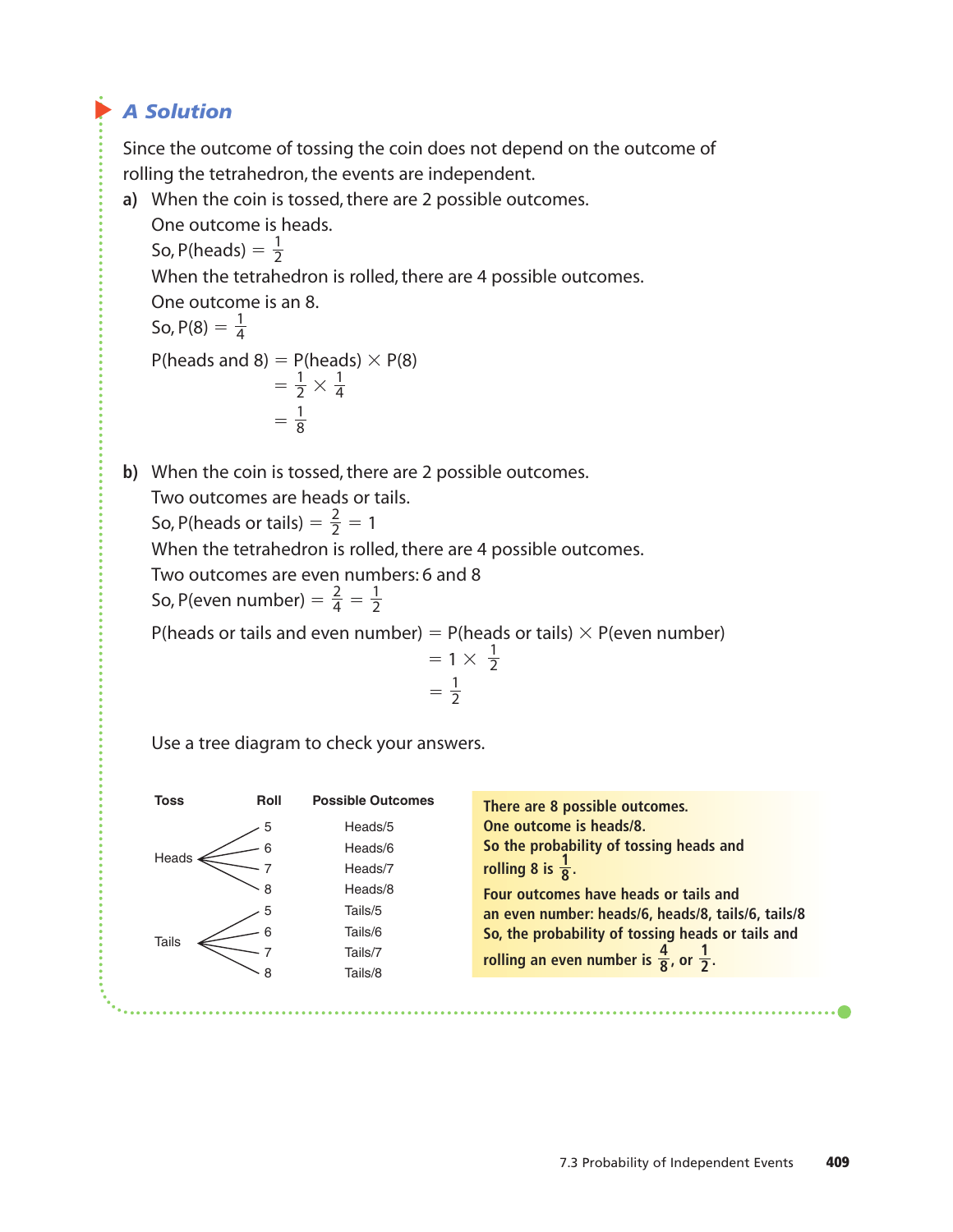## *Example 2*

The pocket of a golf bag contains 9 white tees, 7 red tees, and 4 blue tees. The golfer removes 1 tee from her bag without looking, notes the colour,

then returns the tee to the pocket.

The process is repeated.

Find the probability of each event.

- **a)** Both tees are red.
- **b)** The first tee is not red and the second tee is blue.

#### ▲ *A Solution*

Since the first tee is returned to the pocket, the events are independent.

**a)** There are 20 tees in the pocket.

$$
P(\text{red}) = \frac{7}{20}
$$
  
So, P(\text{red and red}) = P(\text{red}) \times P(\text{red})  
=  $\frac{7}{20} \times \frac{7}{20}$   
=  $\frac{49}{400}$ 

b) P(not red) = P(white or blue)  
\n
$$
= \frac{13}{20}
$$
\nSo, P(not red, blue) = P(not red) × P(blue)  
\n
$$
= \frac{13}{20} \times \frac{4}{20}
$$
\n
$$
= \frac{13}{20} \times \frac{1}{5}
$$
\n
$$
= \frac{13}{100}
$$





- 1. In a word problem, what are some words that can be used to suggest the events are independent?
- 2. In *Example 1*, how can you find the probability of *not* rolling an 8?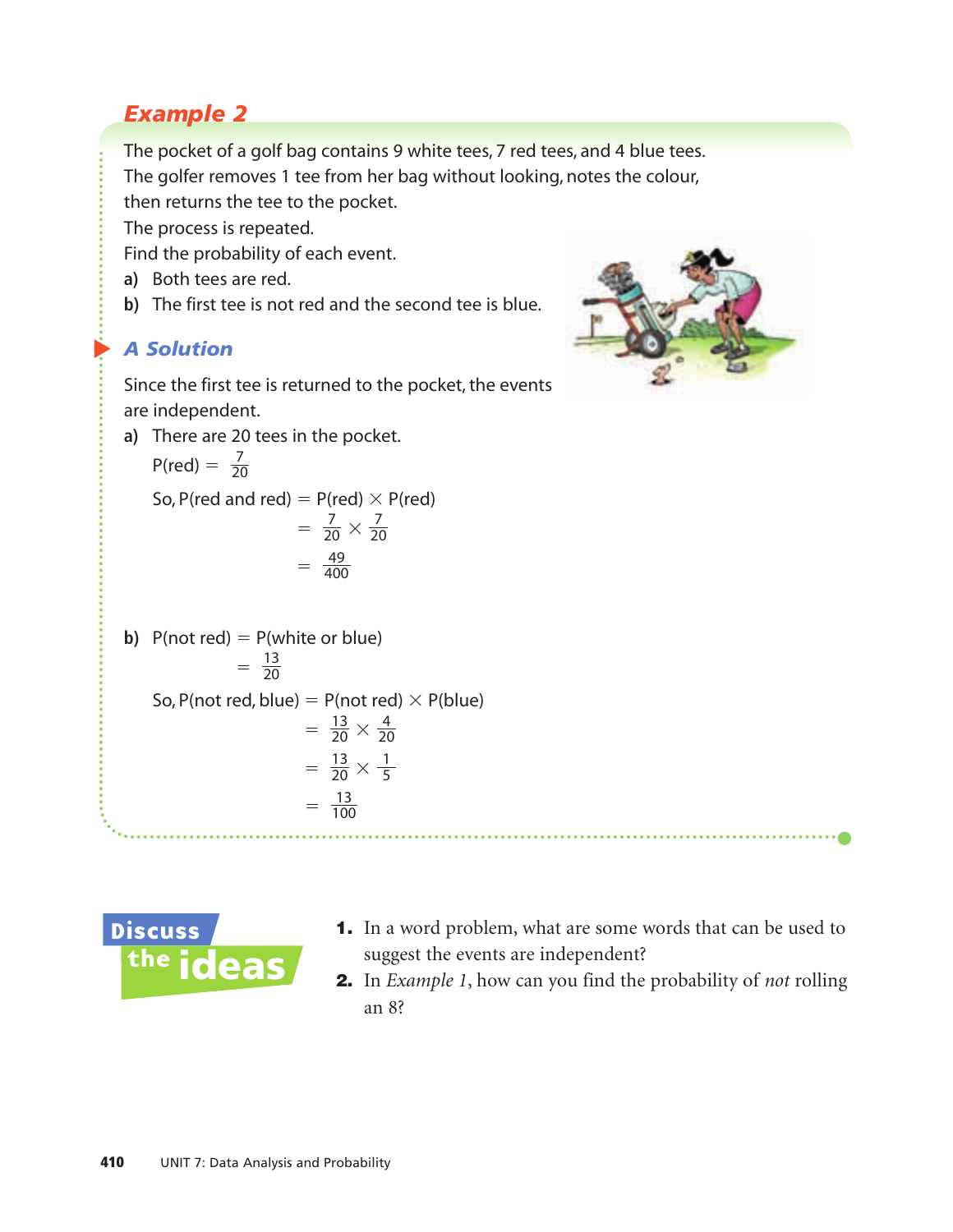#### **Practice**

#### *Check*

3. A spinner has 2 congruent sectors coloured blue and green. The pointer is spun once, and a coin is tossed.



Find the probability of each event:

- **a)** blue and tails
- **b)** blue or green and heads
- 4. Stanley has two sets of three cards face down on a table. Each set contains: the 2 of hearts, the 5 of diamonds, and the 8 of clubs. He randomly turns over one card from each set.



Find the probability of each event:

- **a)** Both cards are red.
- **b)** The first card is red and the second card is black.
- **c)** Both cards are even numbers.
- **d)** The sum of the numbers is greater than 8.

Which strategy did you use each time?

**5.** Raoul spins the pointer on each spinner. Find the probability of each event.



- **a)** green and a 2
- **b**) red and an even number
- **c)** green and a prime number

Use a tree diagram or a table to verify your answers.

#### *Apply*

- 6. Find the probability of each event:
	- **a) i)** The pointer lands on a blue spotted sector, then a solid red sector.
		- **ii)** The pointer lands on a red sector, then a spotted sector.



- **iii)** The pointer lands on a striped sector, then a solid blue sector.
- **iv)** The pointer lands on a blue or red sector, then a spotted sector.
- **b)** Use a different strategy to verify your answers in part a.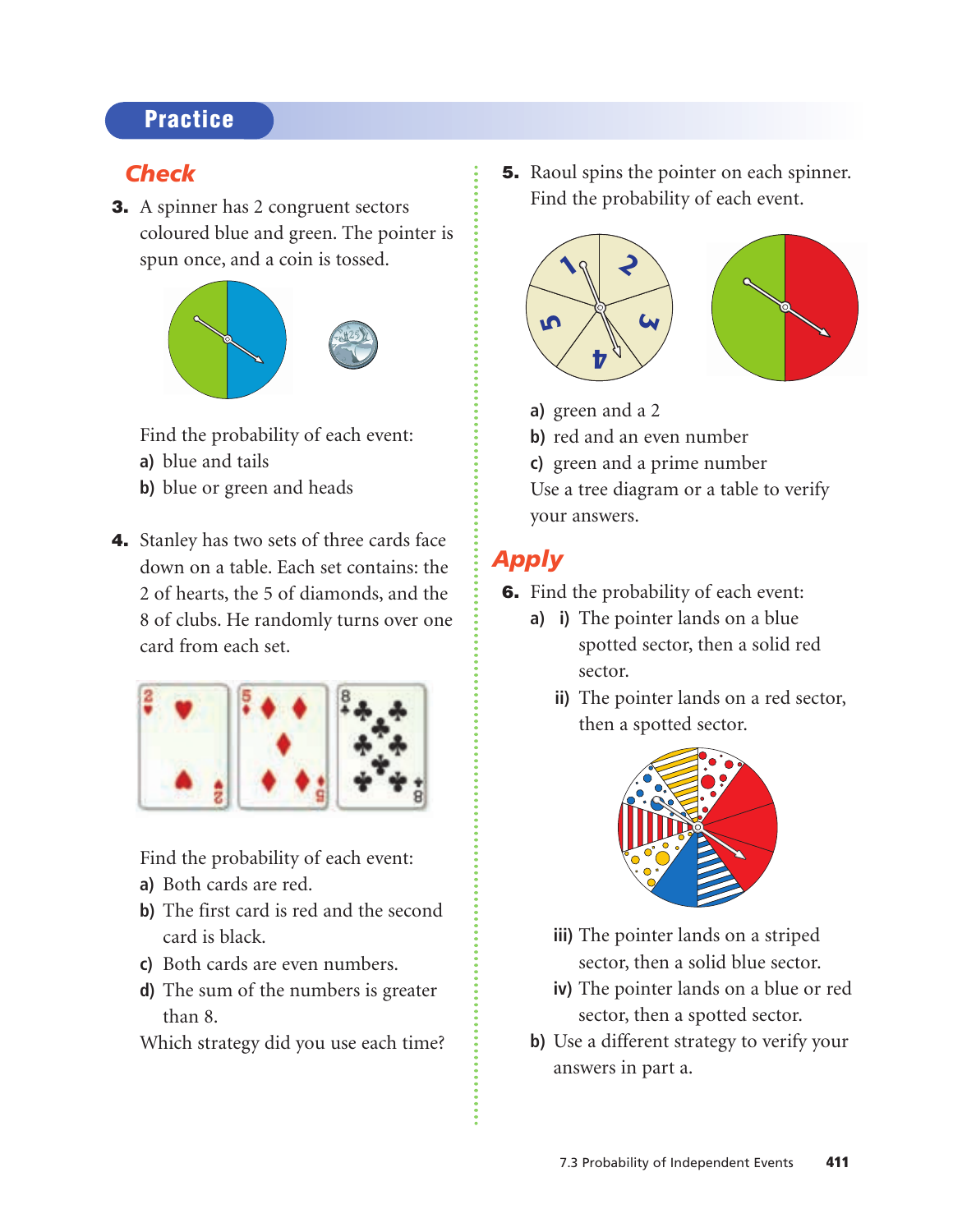- 7. Bart and Bethany play a game. They each roll a regular 6-sided die labelled 1 to 6. Find the probability of each event:
	- **a)** Each player rolls a 6.
	- **b)** Bart rolls a 6 and Bethany rolls a 2.
	- **c)** Bart does not roll a 4 and Bethany rolls an even number.
	- **d)** Bart rolls an even number and Bethany rolls an odd number.
	- **e)** Bart rolls a number greater than 3 and Bethany rolls a number less than 4.
- 8. An experiment consists of rolling a die labelled 3 to 8 and picking a card at random from a standard deck of playing cards.
	- **a)** What is the probability of each event?
		- **i)** rolling a 6 and picking a spade
		- **ii)** not rolling a 4 and picking an ace
	- **b)** Use a tree diagram to verify your answer to part a, i.
	- **c)** What is the probability of picking the ace of spades and rolling a 5? What is the advantage of using the rule instead of a tree diagram?
- 9. A game at a school carnival involves rolling a regular tetrahedron. Its four faces are coloured red, orange, blue, and green. A player rolls the tetrahedron twice. To win, a player must roll the same colour both times. Marcus has been watching the game. He says he has figured out the probability of a player winning. "The probability of rolling any colour is  $\frac{1}{4}$ . So, the probability of 4

rolling the same colour again is  $\frac{1}{4}$ . Since the events are independent, the probability of rolling the same colour both times is  $\frac{1}{4} \times \frac{1}{4} = \frac{1}{16}$ ." Do you agree with Marcus? Justify your answer. Use a tree diagram to show your thinking. 16 1 4 1 4 4



- **10.** A dresser drawer contains five pairs of socks of these colours: blue, brown, green, white, and black. The socks in each pair are folded together. Pinto reaches into the drawer and takes a pair of socks without looking. He wants a black pair.
	- **a)** What is the probability that Pinto takes the black pair of socks on his first try?
	- **b)** What is the probability that Pinto takes the green pair of socks on his first and second tries?
	- **c)** What assumptions do you make?
- **11.** Suppose it is equally likely that a baby be born a boy or a girl.
	- **a)** What is the probability that, in a family of 2 children, both children will be boys?
	- **b)** Verify your answer to part a using a different method.